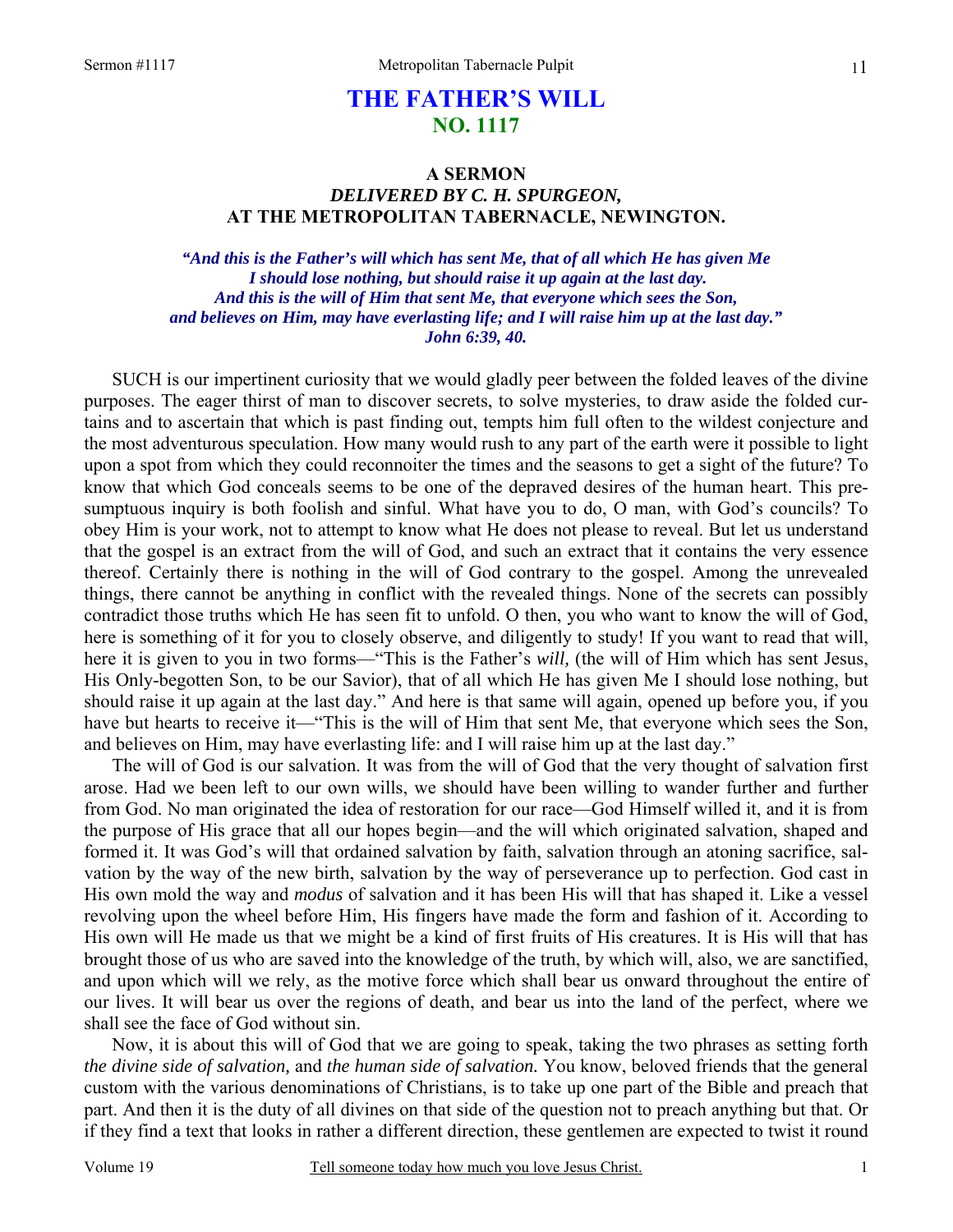to suit their creed—it being supposed that only one set of truths can possibly be worth defending; it never having entered into the heads of some people that there can be two apparently irreconcilable truths which, nevertheless, are equally valuable. Think not that I come here to defend the human side of salvation at the expense of the divine. Nor am I desirous to magnify the divine side of it at the expense of the human, rather would I beseech you to look at the two texts which are together before us, and to be prepared to receive both sets of truths. I think it a very dangerous thing to say that the truth lies between the two extremes. It does not—the truth lies in the two, in the comprehension of both, not in taking a part from this and a part from that, toning down one and modulating the other, as is too much the custom, but in believing and giving full expression to everything that God reveals whether we can reconcile the things or not; opening our hearts as children open their understandings to their father's teaching, feeling that if the gospel were such that we could make it into a complete system, we might be quite sure it was not God's gospel. For any system that comes from God must be too grand for the human brain to grasp at one effort. And any path that He takes must extend too far beyond the line of our vision for us to make a nice little map of it, and mark it out in squares. This world you know we can readily enough map. Go and get charts, and you shall find that men of understanding have indicated almost every rock in the sea, almost every hamlet on the land, but they cannot map out the heavens in that way, for albeit that you can buy the celestial atlas, yet as you are well enough aware, there is not one in 10,000 of the stars that can possibly be put there. When they are resolved by the telescope, they become altogether innumerable and so far exceed all count, that it is impossible for us to reckon them up in order and say that is the name of this and this is the name of that. We must leave them—they are beyond us. There are deeps into which we cannot peer. Even the strongest telescope cannot show us much more than a mere corner of the starry worlds. Thus, too, is it with the doctrines of the gospel—they are too bright for our weak eyes, too sublime for our finite minds to scan except at a humble distance. Be it ours to take all we can of their solemn import, to believe them heartily, accept them gratefully, and then fall down before the Lord and pour out our very souls in worshipping Him.

**I.** Well, now we come to our two texts. The first is the DIVINE SIDE OF THE WORK OF SAL-VATION. It needs to come first—such is its dignity. "This is the Father's will which has sent Me, that of all which He has given me I should lose nothing, but should raise it up again at the last day."

Mark attentively the announcement, how *sovereign its character*—"This is the Father's will." Majestic words—"This is the Father's will." No, "if." No, "but." No asking and requesting of men; no bending the knee to their choice or caprice; no asking them if they will please to have it so, but—"This is the Father's will." That is the will which is altogether absolute and independent, revolving on its own axis, the will that called creation out of nothing, the will which cannot be thwarted, for it is omnipotent, which none may stand against, for it proceeds ever on its eternal course. It is a fixed will, for God is not fickle as we are. He does not will this today, and that tomorrow. "I am God," He says, "and change not." He is "The Father of lights, with whom is no variableness, neither shadow of a turning"—a fixed, irresistible will, standing the same from everlasting to everlasting—not subject to change. Would you have it change for the better? How could that be? Can God be better? Would you have it change for the worse? Would God be God if He could be worse than He is? How can it be that perfection can change? It must ever remain perfection—a change would bring in imperfection into that which is complete. To God's eternal mind there is no past, there is no future—

### *"He fills His own eternal now, And sees her ages past."*

Looking as He does, from heaven, He takes in at one glance all those periods of time which we are accustomed to call ages and cycles. They are all as the twinkling of an eye to Him, for "A thousand years in His sight are but as yesterday when it is past, and as a watch in the night." Let me, then, again read these words. They concern the salvation of His people. "This is the Father's will." I say again, how grand they are. "This is the Father's will." O God, I tremble at Your will, until I read those lines. I know not what Your will might be, and since I know it must be accomplished, I cower down at Your feet in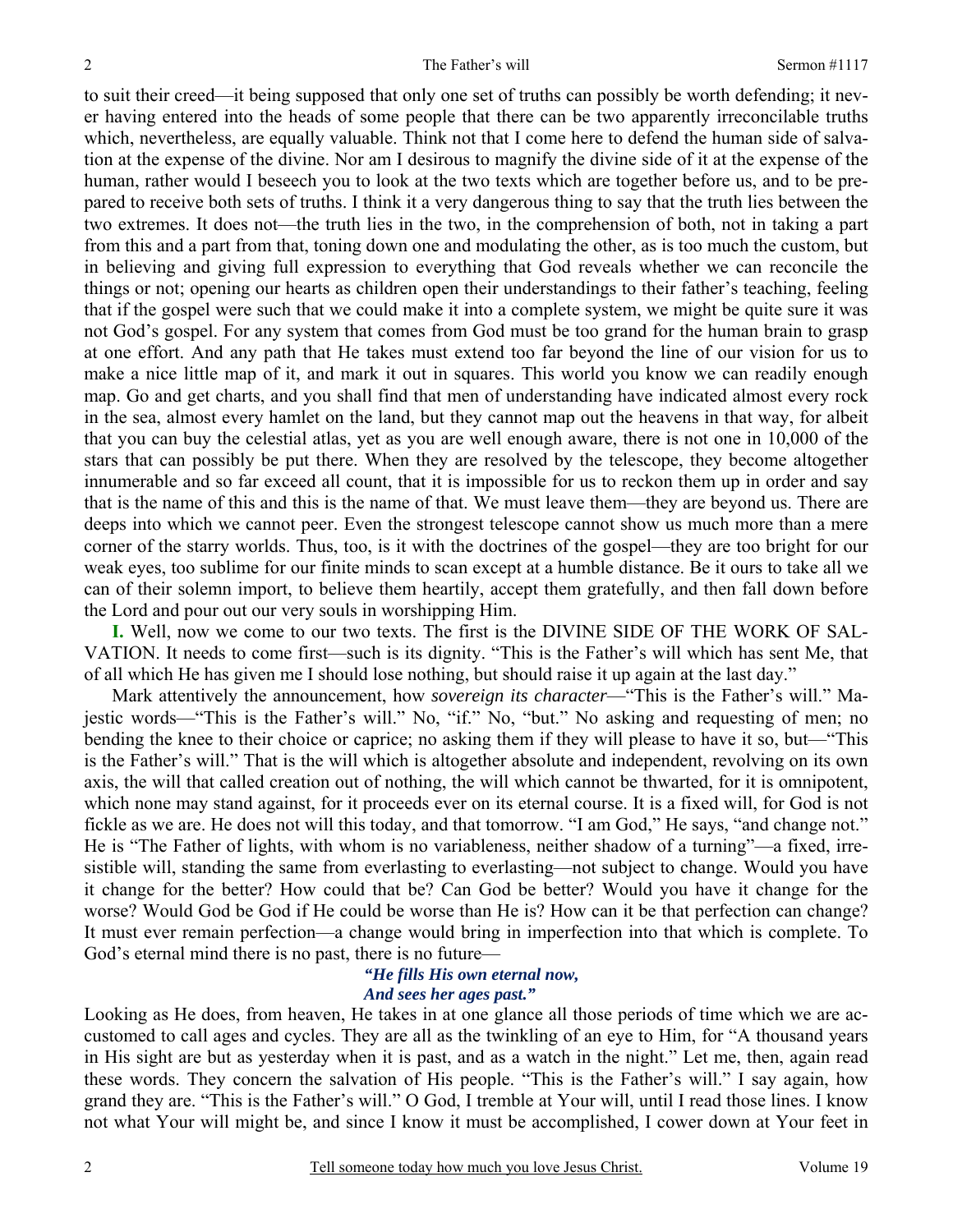#### Sermon #1117 The Father's will

terror until I read that mercy is the Father's will, that love is the Father's will, that salvation is the Father's will—and then my heart flies into Your bosom with ecstasy and joy, to think that Your omnipotent, unchangeable will should be such goodwill! So full of benevolence, so full of love!

Following the current of this testimony, we are introduced to *the obedient Servant of that will.* "This is the Father's will, which has sent Me." Read the 38<sup>th</sup> verse—"For I came down from heaven, not to do My own will, but the will of Him that sent Me." Christ, then, is the obedient sent servant of His Father's will. But why does He say, *"Not to do My own will"?* The meaning, I doubt not, as Dr. Owen well interprets it, is first or primarily in reply to the malicious charge of the Jews, "That He was not intent to accomplish or bring about any private purposes of His own, distinct or different from those of His Father." But more than this, "The will of God, which Christ came to fulfill, is sometimes taken for the commandment which He received from the Father." So He says in the 40<sup>th</sup> Psalm, "I delight to do Your will, O My God: yes, Your law is within My heart." As though He should proclaim, "All that You require at My hand as mediator I am ready to perform." Was it not to this end that He did verily "take on Him the form of a Servant"? And for the same cause did not the Father expressly call Him His servant, as you read in the 42<sup>nd</sup> chapter of Isaiah—"Behold My servant, whom I uphold, My elect, in whom My soul delights; I have put My Spirit upon Him: He shall bring forth judgment to the Gentiles"? Thus is He the servant of the Father in the accomplishment of that work for which the Spirit was put upon Him. Moreover, the "Will of God" may be taken for His purpose, His decree, and His good pleasure to fulfill which Christ came into the world. It is thus, little by little, that the full sense of the words breaks on our minds. Now, as I turn that over in my mind, *"Not to do My own will, but the will of Him that sent Me,"* I am prone to reflect, "It is for me to lay down my will at God's feet." Well, it is but fit and right for all of us to do so. For every one of us to say, "I came not to do my own will," seems natural and proper. But Christ, beloved—His will is perfect; His will is as complete as the will of God, Himself. It is, in fact, coincident, must be coincident, with the will of God. But He speaks as God-man—mediator, and He puts it so that He may be to us the pattern of complete resignation and perfect obedience. "I, even I, who have no difference with God, who am God, who wills as God wills, yet I came not to do My own will, but the will of Him that sent Me." Why do you think it was necessary that He should say that? It was necessary, as I have already said, as an example to us, but further necessary that every one of us may know that Christ is no amateur Savior come into the world to save without a commission and without authority. He has come here willingly enough, but still, the reason of His coming is His Father's will. When Christ forgives a sinner, it is His Father's will. When Christ receives a rebel to His bosom, it is His Father's will. He does not save us clandestinely or in any manner inconsiderate of or contrary to the divine purposes, nor yet in some such way as though by the tenderness of a friend He would rescue us from the sternness of a judge. No, no, in no wise—for all that Jesus does is the Father's will, as He would say of us, "I say not that I will pray to the Father for you, for the Father Himself loves you." The will which Christ is doing is the Father's will. All that He is engaged to bring about is according to the will of the Father. Let us bless His name for that.

Well now, it would appear that God, in His divine will, was pleased to give to Jesus, His obedient servant, a number of men out of mankind who were to be His. Is not that the plain meaning of the passage, "This is the will of Him that sent Me, that of all which He has given Me I should lose nothing"? The Father gave to the Son, then, a number, I believe it is a number that no man can number—a number far beyond the bounds of our thought. But He did give a certain number whom He had chosen from before the foundation of the world, and these became the property of the Lord Jesus Christ. They were put under a different government, being placed under the mediatorial sway of the Son of God. They became disciples—not by their own natural inclination, but by His gracious calling. They became Christ's flock; He was their Shepherd. They were to become Christ's body; He was to be the head. In due time they were to be Christ's bride; He was to be the husband. They were to be Christ's brethren, and they were to be conformed to Him that He might be the first-born among many brethren; now this is a great transaction full of sublimity—let us not forget it or slight it. There was a day before all days when there was no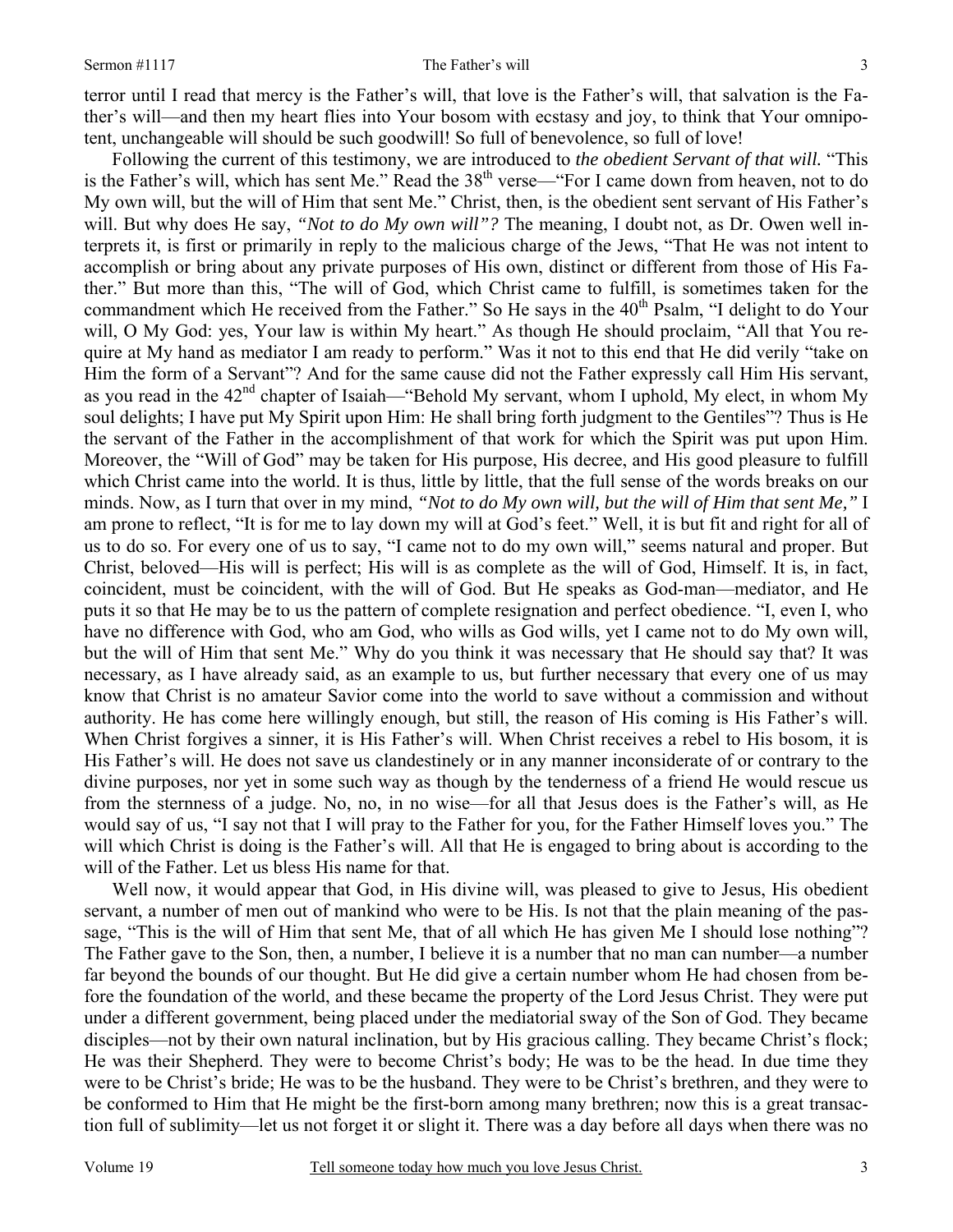day but the Ancient of Days, and then the Ancient of Days, in His eternal wisdom, transferred a number of men whom He had chosen into the hands of Jesus Christ. It is of no use quibbling at it. It is true! It was so, and it is so, for the mouth of the Lord has spoken it. God's eternal and electing purpose severed from the mass of mankind a people who were to belong to Jesus. Let us say "Amen" to the record.

The next thing we learn here is that all these persons *Jesus Christ undertook to keep.* It was the Father's will that of all who were given to Christ, He should lose—how many?—"lose nothing." This is a very remarkable expression. It does not say He should lose none, that is true—but lose no thing, "nothing." The Lord Jesus Christ, therefore, has taken all those who were given of the Father to Him, into His custody. He is the Surety, He is responsible for them, and He keeps them. In what way does He keep them? Seeing they were lost, He redeemed them. Seeing they were far from Him, He fetches them back, by His grace, by the power of His Spirit. Seeing that they are still prone to wander, He restores their souls. Seeing that they are imperfect, He sanctifies them, and He continues the work of sanctification. And He will make them, one day, to be without spot, or wrinkle, or any such thing.

But the text says He will "lose nothing," by which He means that while He will certainly not lose one that His Father gave Him, He will not lose any part of one of them. Look at that child of God who died a few months ago. We laid him in the grave with many tears, and we believe his spirit is taken up to the right hand of God, but where is his body? Ah, we should not like to exhume it—it would be a terrible spectacle if we should take it out of that coffin, or open the lid and look at all that mass of putridity. Surely this is part of one of Christ's people that has been lost! But it is not His Father's will that Christ should lose anything of what was given Him—and therefore He adds, "I will raise it up at the last day." When the trumpet sounds, the dead shall come forth from their graves, and there shall not be left in the grave a bone, nor a piece of a bone, of one of the Lord's redeemed—they shall come again from the land of the enemy, and leave nothing behind them. When Israel came out of Egypt, the great Master did not bring some of the people out and leave some behind. Oh, no! Neither did He bring all the people, and leave their property behind. Did not Moses say to Pharaoh, "There shall not a hoof be left behind"? Not a solitary lamb of all the flocks, there shall not one be left behind. And so out of the entire company that God the Father has given into the custody of Jesus, there shall not only not be one soul lost, but no part of any one of them—neither of their body, of their soul, nor of their spirit. Death shall yield up its captives; they shall be completely free—

> *"Then all the chosen race Shall meet around the throne, To bless the conduct of His grace And make His glories known."*

That is the divine side of salvation, and that is the truth which this first part of our text teaches.

 Do I hear somebody say, "I think that doctrine is dangerous"? My dear sir who is it dangerous to but fools? If God has taught it, there can be no danger in it. At the same time there never was a truth which foolish persons could not distort and turn into mischief. Ropes are good things, but many people have hung themselves with them. And there is many a grand doctrine which men wrest to their own destruction. And we cannot be shaping God's truth down to consult the folly and sin of man. The question is, is it in the Bible? If it is there, let none of us ever say it is dangerous. "Well, but," you say, "is it not all about secret things?" Is it so? Then you need not be at all alarmed at our talking about it, for none of us can divulge anything which is secret—therefore you need not be under any concern that we shall do it. If it is secret, then so far as it is secret we cannot intermeddle with it. But we do say this—whatever of it has been revealed is for us, and for our children, and we are not ashamed to speak of what God was not ashamed to declare.

 Moreover, we have proved it to be good, comfortable, solid, soul-sustaining, sanctifying doctrine, for if there is anything in this world that can put force, life, energy, into a man—it is the belief that God has chosen him unto eternal life, has put into him an unconquerable nature which must fight against sin

4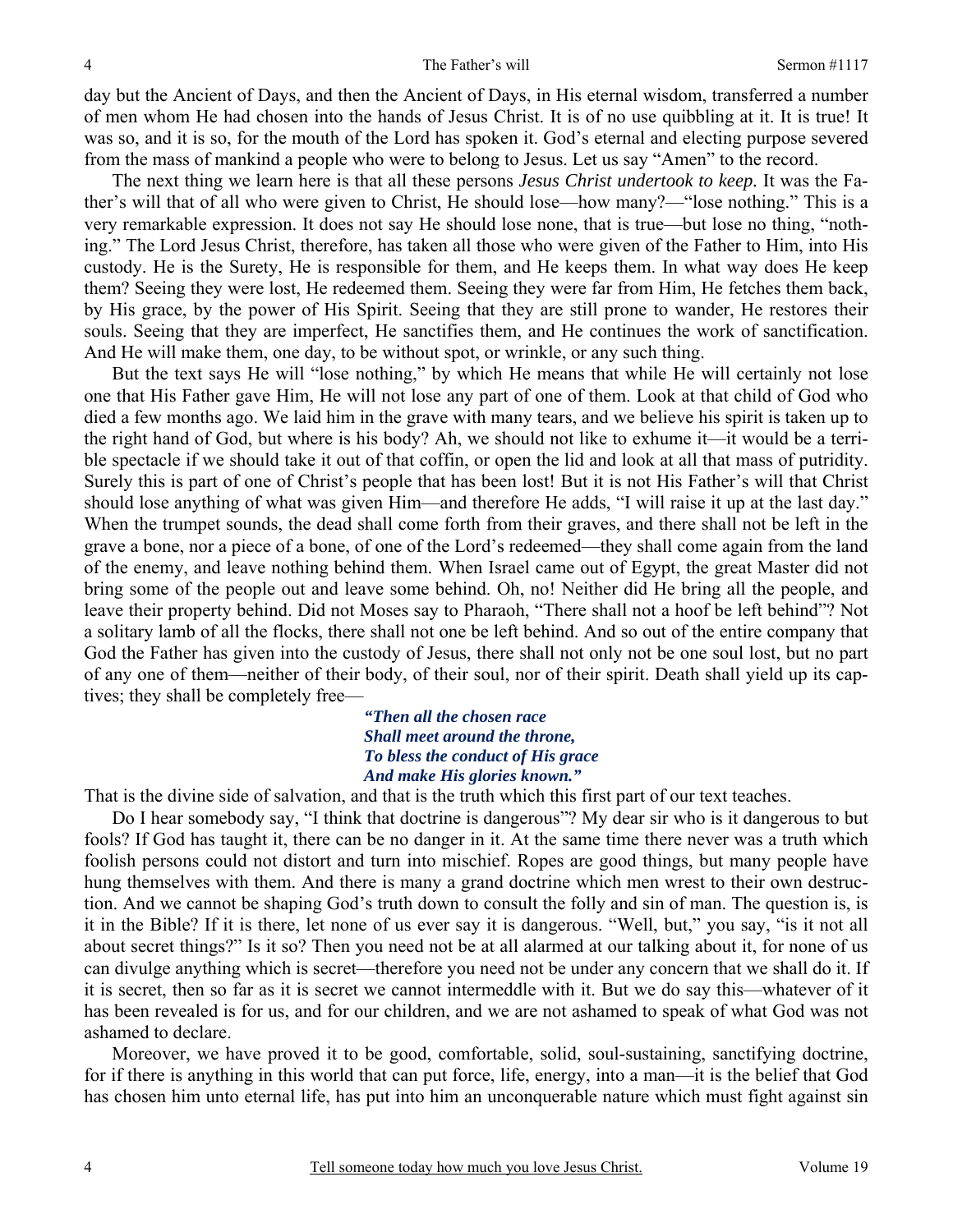until it overcomes it, and that Christ is engaged to bring him safely to the right hand of the most High. Why, the gratitude of a man that believes this becomes the master power of his life!—

> *"Loved of my God, for Him again With love intense I burn! Chosen of Him before time began I choose Him in return."*

 Slaves are whipped to the battle, but the free man goes cheerfully to fight for the cause dear to his heart. The man that only lives a good life because he is afraid of being damned is a mere hireling in the House of God, but the man who knows that he is God's child, and never will be anything else, that God loves him, and must love him, says now, out of no desire of reward and no fears of punishment, being saved, forever saved, "I love my Lord with all my heart and soul and strength, and I will render to Him the obedience of a child which is infinitely superior to the obedience of a slave." I question the possibility of virtue to a man who cannot say, "I am saved." He that does good works in order to his being saved or in order to keep himself from the peril of being lost, acts from a selfish motive, and believes in himself rather than his God. But he, on the other hand, who feels that he is bought with a price and *is* delivered, *is* saved, *is* a child of God, can say, "Now I have not myself to consider, but my God. Now will I live for Him; now will I spend and be spent, that I may glorify His name." The Lord grant to us to be brought into that condition in which we can understand and enjoy this doctrine, and may we then by our lives, prove our gratitude for the great benefits we have received from Him.

**II.** Now I am going to take the HUMAN SIDE, and I think I hear somebody say—"Though I liked the first part, I know I shall not like the second." Dear hearer, what rights have you to quibble at anything that is true? Somebody on the other hand may say, "I do not believe in this first part, perhaps I may in the second." My dear friend, I wish you would give up that notion of picking and choosing parts of God's Word that are agreeable to your taste, but rather take the whole, from the beginning of it to the end of it, so you shall find pleasure and profit all the way through. Truly, brethren, it is shocking to think of the theoretical difficulties that people make for themselves by a kind of smart criticism that seems clever, but lacks common sense. In this very chapter, at the  $27<sup>th</sup>$  verse, you read—"Labor not for the meat which perishes, but for that meat which endures unto everlasting life, which the Son of Man shall give unto you." The fact is you get here two paradoxes in one sentence. You are told *not* to labor for that meat which no man can procure *without* labor, and you are told *to* labor for that bread which no man can procure *by* labor, because it is a free gift. Nevertheless, the thing needs no explanation. It is clear as daylight to every discerning heart. Here, then, is the human side of salvation: "This is the will of Him that sent Me, that everyone which sees the Son, and believes on Him, may have everlasting life, and I will raise him up at the last day."

Observe there is no lowering of the tone. The same august words strike us on the threshold of each announcement. "This is the will of Him that sent Me." The freest proclamations of the gospel that can ever be given are as much divine as are the plainest declarations of distinguishing grace. Listen, then, with equal attention to this second part, for this has the same imprimatur, the same divine stamp upon it—"This is the will of Him that sent Me."

Notice, again, that there is the same obedient servant engaged on this occasion as before. *Whether*  you look at the divine side or the human side of salvation, the most conspicuous object is still Christ Jesus. If God looks down on men, it is through His Anointed, or if men look up to God, it is through God's Christ whom He has sent. The points of difference we will therefore dwell upon. In this second verse the persons described as partakers of the benefit of salvation are thus described—"Everyone which sees the Son, and believes on Him."

What are we to understand by these words—"Everyone which sees the Son"? We cannot see the Son now with our natural organs of sight, for Jesus has gone up to heaven. With these optics we cannot scan His features or perceive His presence. But when we read of Him in the evangelists, and when we hear of Him from the mouths of His servants, we do, in effect, see Him evidently set forth before us. The eyes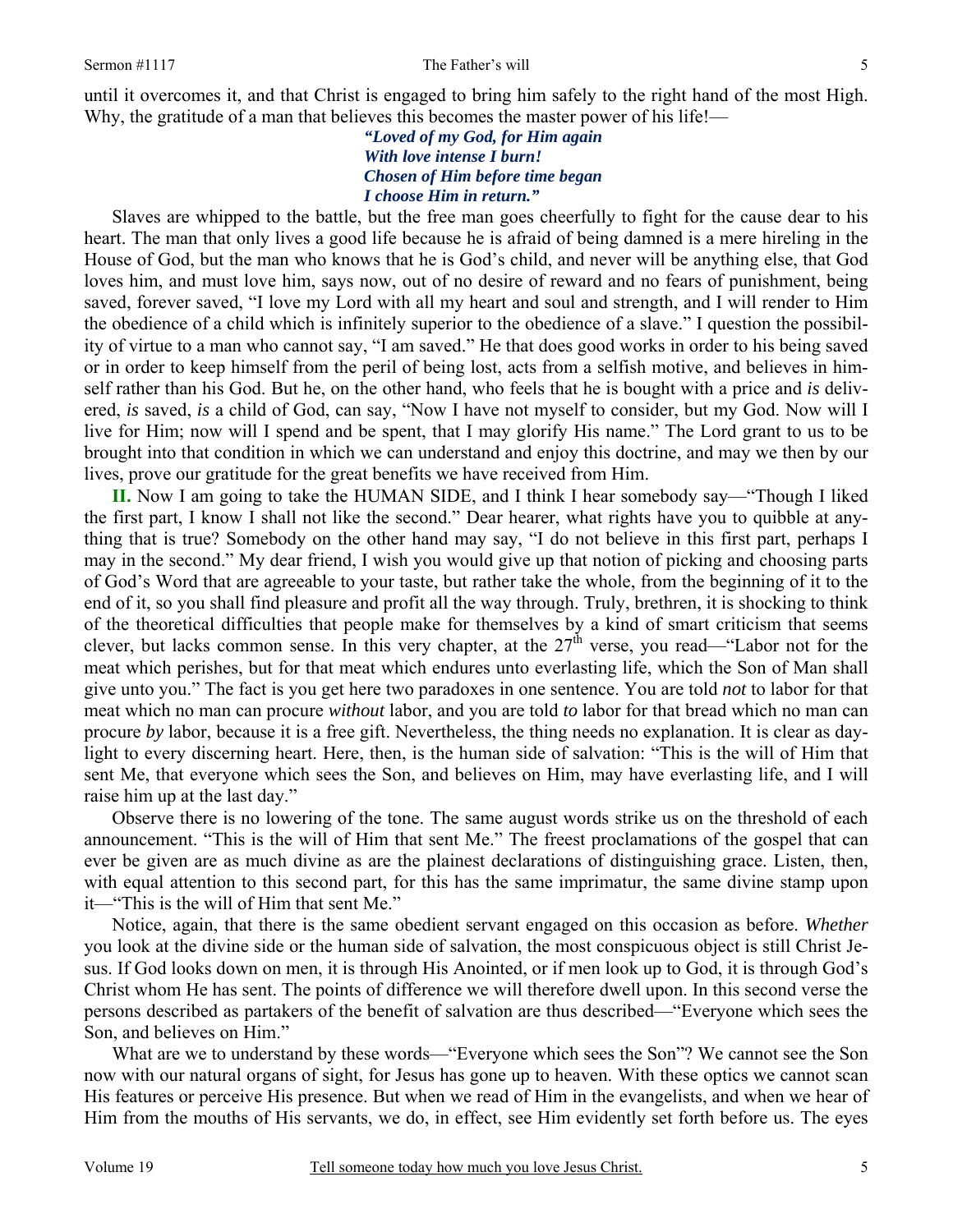of our understanding discern Him. The sense of faith recognizes Him. Now, if by that sight, that knowledge, that information, we are led to believe on Him, then we have everlasting life. Whoever he may be—"Everyone," it says—"Everyone which sees the Son, and believes on Him," comes in for the same privilege. This includes the man with great faith, but it equally includes the babe with little faith. This includes the man of reputable character, but it equally includes the man whose character has been, up till now, disreputable—"Everyone that believes on Him." Does it mean that if I believe on Him I have eternal life? Yes, whoever you are. You may listen to it in the dark; I do not want to look at you to discriminate between one individual and another. The assertion is wide enough for all of you. Are you a black man, or a white man? Are you a yellow man, or a brown man? It matters not. Are you rich, or are you poor, one in the higher ranks, or one obscure and despised? It matters not. Whoever you may be, every child of man that is born of woman, that sees the Son, and believes on Him, shall have eternal life. Are there no exceptions? None whatever! Can it not be supposed that some characters may be excluded? None are excluded, but those who exclude themselves. The learned and polite, the ignorant and rude— "Everyone which sees the Son, and believes on Him, may have everlasting life." That is to say, to go over the same matter yet again, every man, woman, child, every one of the human race that trusts his soul with the Son of God, has everlasting life. "Well, but," says one, "suppose I should not have been given by God the Father to the Son?" You have no right to suppose that. If you believe in Jesus Christ, you have everlasting life. I could explain, I think, a little to you, at least I have a way of explaining it to myself, how these two meet. I do not care to explain it. I do not think it is necessary at all, for it is so. There never was a soul that believed in Jesus, yet, but God the Father had given that soul to Christ. There never was a soul that trusted the Savior but it turned out that, after all, that soul had been ordained to do so from before the foundation of the world. We will not attempt to answer objections. There is the truth, the plain, naked truth. This is the will of Him that sent the Savior into the world, that everyone that sees the Son, and believes on Him, should at once have eternal life. O what a splendid gospel that is! Now, when I go out to preach, I have not to say, "I am going to preach to God's elect"—not at all: "Everyone which sees the Son, and believes on Him, may have everlasting life." Nor have I to say to myself, "Now I shall pick out certain characters that I think must be a delineation of God's chosen." I have no right to make any picking or choosing, there is the gospel—"Go you into the entire world and preach the gospel to every creature. He that believes and is baptized shall be saved." And this, again, is the gospel—"That everyone which sees the Son, and believes on Him, may have everlasting life." There let it stand, then; we will not clip its wings, but we will rejoice in its simple truth.

Now, it appears that these persons who believe in Jesus, whoever they may be, are already in a present state of safety, for as soon as they believe on Him, they have everlasting life. They are made alive unto God; they receive a spiritual life which they never had before. The Holy Spirit comes into them, and quickens them. Whereas they were up to then dead in trespasses and sins, the Holy Spirit makes them alive unto God by Jesus Christ. And this is true of everyone that sees the Son, and believes on Him. This life which is thus given is a life that cannot die, for it is everlasting. Everlasting life is freely and sovereignly bestowed, so that every believer has in him a vital principle which cannot be destroyed any more than God Himself can. For, as God's life is everlasting life, so the life of every believer is called "everlasting life." O, see the blessedness of this, "That everyone which sees the Son, and believes on Him, may have everlasting life." We do not seem to want to preach upon that. I like to roll it over under my tongue. I should like everybody here that is perplexing himself about the doctrines of the gospel, and saying, "Perhaps I am shut out from the mercy of God," to go home repeating these words. Therefore I will repeat them again—"That everyone which sees the Son, and believes on Him, may have everlasting life." And since notwithstanding this gift of everlasting life, the bodies of believers die, Jesus Christ has added here that it is the will of the Father that He should "raise him up at the last day." It seems, then, beloved, that no Believer shall be lost and nothing of a believer, for if his body must be put into the ground, corruption, earth and worms shall but refine his flesh till at the sound of the last trumpet he shall put it on afresh. "I will raise him up at the last day." Then it seems that if I am a believer in Je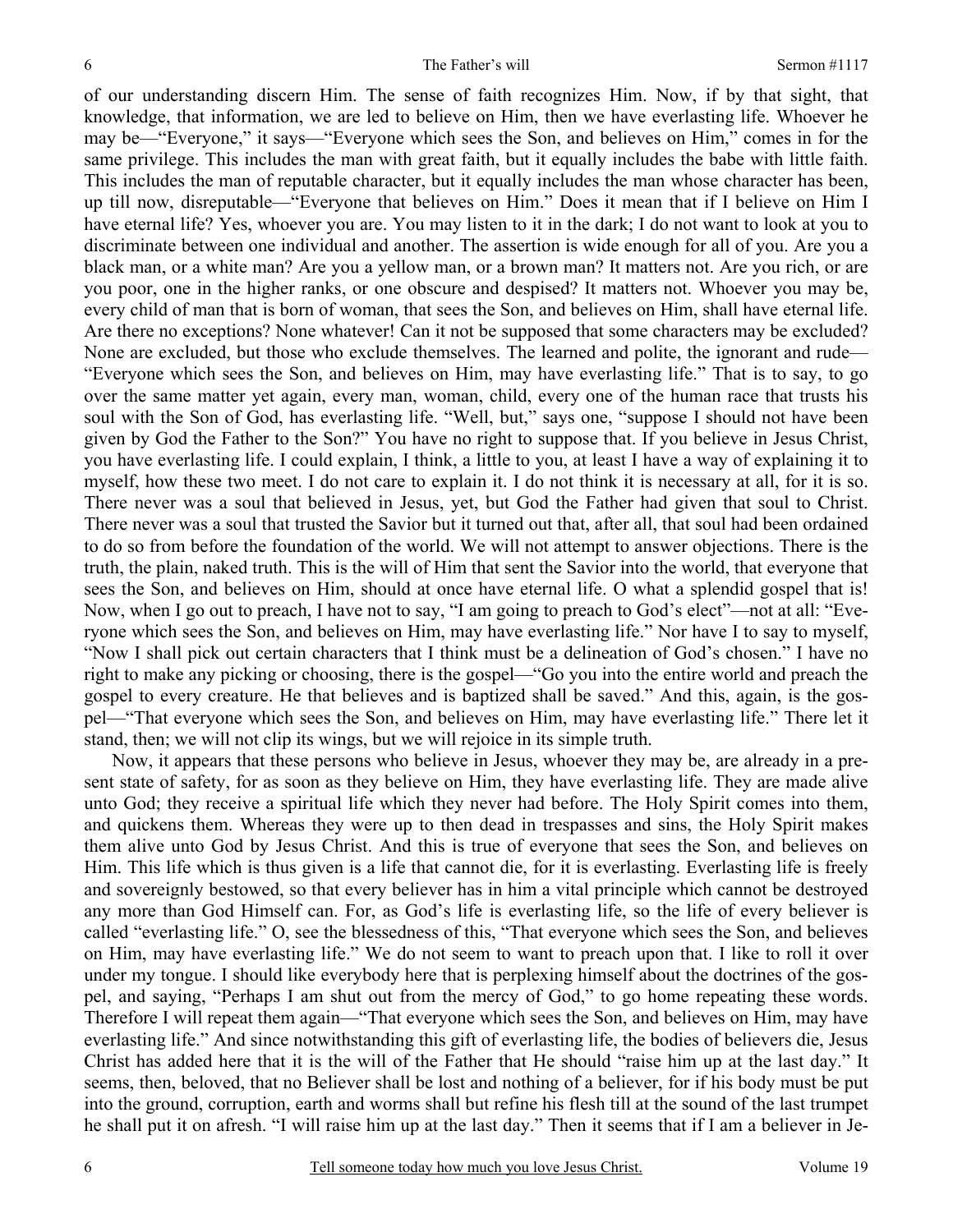sus, I may conclude that God the Father gave me to Christ to save me, and that Christ will save me and keep me until He, Himself, shall descend from heaven with a shout, and call His own redeemed out of the graves. Thus the two truths are reconciled—may they be reconciled in our experience as well as in our faith!

Now then, to close, let me say to any troubled person here present—beloved friend, never fear that there is anything in the secret purposes of God which can contradict the open promises of God. Never dream, if you are a believer, that there can be any dark decree that shuts you out from the benefits of grace. Decrees or no decrees, "This is the will of Him that sent Me, that everyone which sees the Son, and believes on Him, may have everlasting life." Lay hold, therefore, on Christ with all your heart, poor sinner. Ask not to know whether your name is in the Book of Life. Come just as you are, by God's own invitation, and lay hold on Jesus Christ. The woman in the crowd could not tell whether it was written in the book of the decrees, that she would be healed, but she came behind the Savior, and touched the hem of His garment, and was made whole. The dying thief did not stop to inquire, "Was I chosen of God before time began?" But he said, "Lord, remember me when You come into Your kingdom." Now you, in like manner, act upon your present crisis, and fit your prayer to the present opportunity. The doctrine of decrees never operates upon a man's ordinary life. What hungry man would stop, or hesitate and say, "I cannot tell whether it is the purpose of God that I should eat"? But when the provision is spread out before him he eats. Would the weary man vex his soul with misgivings, and say, "I need to know whether it is the purpose of God I should sleep?" No, but he acts like a sensible creature and goes to his bed at the time of rest, grateful for the interval of deep repose that can renew his strength and freshen his vital powers. Now you go and do likewise. Do not rebel at the purposes, or deny them, but act upon the precepts, and rejoice in them. They are the guide for you. Rely upon the promises. That is the way for you to realize them. And inasmuch as the clear promise rings out from the eternal throne, "Him that comes to Me I will in no wise cast out," go and see if He will cast you out. Come, you vile sinner, you foul sinner, you devilish sinner—come you who are stained with every sin, come and see if Christ will reject you. And remember that the text that should encourage you stands hard by that which may embarrass you close to it—where Jesus says, "All that the Father gives Me shall come to Me; and him that comes to Me I will in no wise cast out. For I came down from heaven, not to do My own will, but the will of Him that sent Me." I do pray that those words may encourage many souls to come.

And once more, fear not that if you believe, your believing will end in failure. If you believe in Jesus Christ, the text says, "It is the Father's will" that you should "have eternal life" and be "raised up at the last day." The question sometimes comes to one's mind—"After I have believed in Jesus, and placed all my hope in Him, may I not, after all, perish? Is there not something expected of me in which I may fail? If I rest upon Him as a rock, yet still, are there not some other props and buttresses needed, and if I shall not supply them, shall I be safe at last?" Well, I frankly confess if there is anything needed as the ground of a sinner's hope beyond the blood and righteousness of Jesus Christ, I, who preach to you, must certainly perish, for I can sing the hymn we sang this morning with all my heart—

> *"Other refuge have I none, Hangs my helpless soul on Thee. Leave, oh leave me not alone, Still support and comfort me."*

We desire to abound in good works. We desire to destroy every vice, and forsake all lies and all evil, but we cannot depend on these things, we cannot mix them up with the blood and righteousness of Jesus Christ. Our one hope lies here, that Jesus died, and God has said it, "He that believes on Him has eternal life, and shall be raised up at the last day." Now, suppose, after all, you should believe on Him and find, at last that you are not saved! Beloved, the supposition cannot be entertained for a moment, for it is written, "It is the Father's will." Is that will to be thwarted? It is written that He has sent Christ—has Christ come in vain? God must be false to all His promises, belie His oath, degrade His Son, before He can allow a soul that sees the Son and believes on Him to perish. You are all safe enough if you are resting